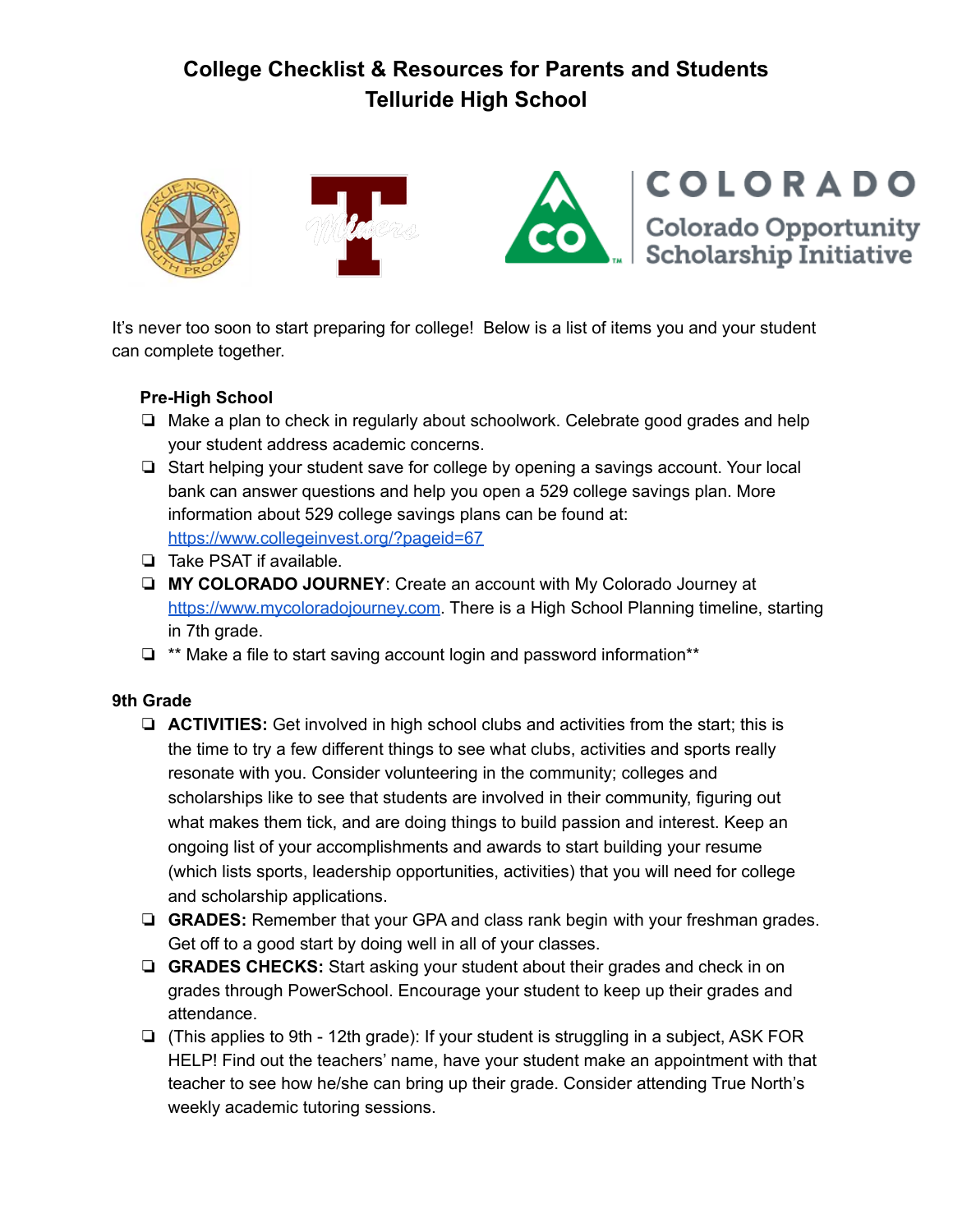- ❏ Take PSAT if available.
- ❏ Continue saving for college.
- ❏ **COLLEGE FAIR:** Consider attending the workshops at the [Western](http://www.cwscollegefair.org/) Slope College [Fair](http://www.cwscollegefair.org/) in Aspen as a family. This event is held annually, the first Sunday in October. THS also sometimes provides transportation to this event.
- ❏ **COLLEGE COUNSELOR:** If you or your parents have any early questions about the college application process, don't hesitate to talk to your school counselor or the THS College Counselor, Rex Lybrand.

## **10th Grade**

- ❏ **LEADERSHIP:** Being a leader in an activity or group shows you have worked hard, are dedicated and play well with others. Start a new club, head up a community service project, run for student government.
- ❏ Encourage your student to take the PSAT, and then make an extra effort to study for those areas where they are weakest. Test scores and grades matter to colleges and scholarship funders.
- ❏ Continue saving for college.
- ❏ **CLASSES:** Take the most rigorous classes possible.

## **11th Grade**

- ❏ **CAREER RESEARCH:** Shadow for a day or do a short internship with a professional in a field you're considering.
- ❏ **TEST PREP:** start preparing in August for the SAT or ACT
- ❏ **MAKE AN APPOINTMENT:** meet with with college counselor (Rex Lybrand) to discuss college applications.
- ❏ **WEDNESDAYS AFTER SCHOOL:** Check in with True North Youth Program to search for available scholarships and other financial aid.
- ❏ **STANDARDIZED TESTS:** You should probably take the SAT or ACT in December and will be taking the state-mandated SAT with his/her class in April. Mark the date on your calendar and make sure you have a good night's sleep and a good meal the night
- ❏ Continue saving for college.
- ❏ If you are staying in Colorado for College, make sure you have registered for the College Opportunity Fund, a financial incentive from the state of CO, applied toward each credit hour.

### **The Summer Before 12th Grade**

❏ Visit local colleges together if possible. Make the most of your trip by visiting this site: <https://bigfuture.collegeboard.org/find-colleges/campus-visit-guide/campus-visit-checklist>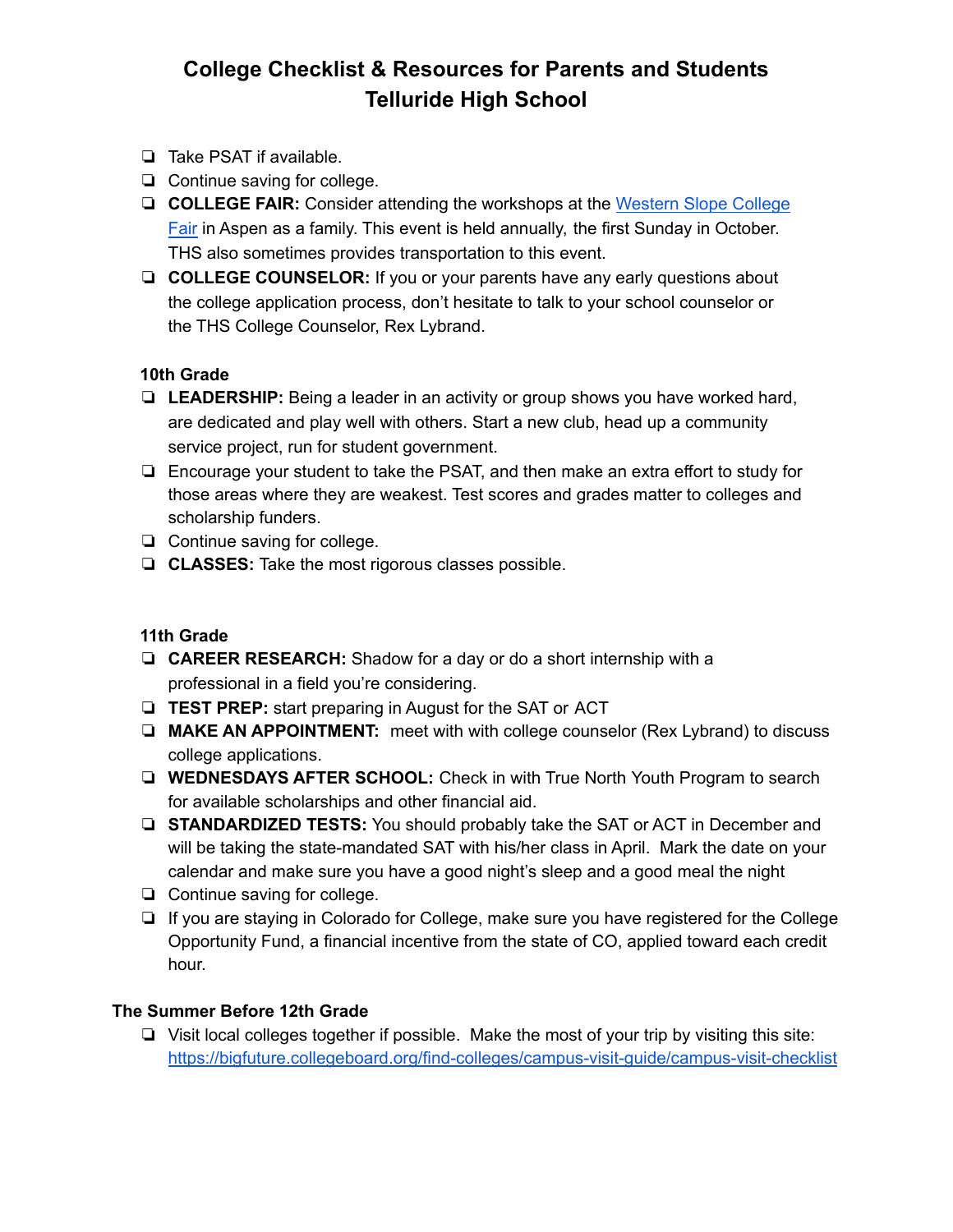- ❏ You can also take a virtual tour of each college. Learn more at: [https://bigfuture.collegeboard.org/find-colleges/campus-visit-guide/10-ways-to-learn-abo](https://bigfuture.collegeboard.org/find-colleges/campus-visit-guide/10-ways-to-learn-about-colleges-online) [ut-colleges-online](https://bigfuture.collegeboard.org/find-colleges/campus-visit-guide/10-ways-to-learn-about-colleges-online)
- ❏ In addition to visiting colleges you are interested in, consider attending an academically enriching summer program, seek an internship or get a job.
- ❏ Start applying for colleges in July/August

## **12th Grade**

- ❏ **MEET** with Rex Lybrand to apply for college. Transcripts, and, as applicable, counselor reports and teacher recommendations must be requested in Naviance.
- ❏ **RECOMMENDATIONS:** If you have not gotten your teacher recommendations yet, plan to do that in the fall.
- ❏ **FILE FAFSA:** Federal [Student](https://studentaid.ed.gov/about) Aid, a part of the U.S. Department of Education, is the largest provider of student financial aid in the nation. To be eligible for financial aid (which includes grants, work-study opportunities and student loans), you must file electronically the Free Application for Federal Financial Aid (FAFSA). Everyone planning to attend college is strongly encouraged to apply. Even if you may not qualify for federal aid, FAFSA is also used to qualify for college specific financial aid. Pay attention to financial aid deadlines as they can sneak up on students and parents. Students and parents much each complete the FAFSA (fafsa.ed.gov) and you can submit starting on October 1st. FAFSA will determine how much you are eligible for in grants (that do not have to be paid back) and loans (some of which are special low-interest), and will help your family determine an "EFC" or Expected Family Contribution.
- ❏ More information on the FAFSA can be found at: https://www.collegeincolorado.org/Financial Aid Planning/Financial Aid 101/FAFSA is [\\_the\\_key.aspx](https://www.collegeincolorado.org/Financial_Aid_Planning/Financial_Aid_101/FAFSA_is_the_key.aspx)
- ❏ Some students may also have to complete the CSS Profile. Check prospective college financial aid websites to learn what each college requires.
- ❏ True North Youth Program is happy to talk both student and parents if they have questions or concerns about completing or sending in the FAFSA financial aid form. Every circumstance is different, so please contact us. The FAFSA financial aid form must be completed by both the student and the parent.
- ❏ If your student is on ASSET, DACA, or is undocumented, please visit the following site to learn about financial aid options for your student: <https://www.ciccoloradoasset.org/>
- ❏ Continue saving for college.
- ❏ Many local organizations give scholarships to THS seniors. There is one general application many of them use, and that is typically due in late April of your senior year. See Rex Lybrand for the list of all local scholarships and their deadlines.